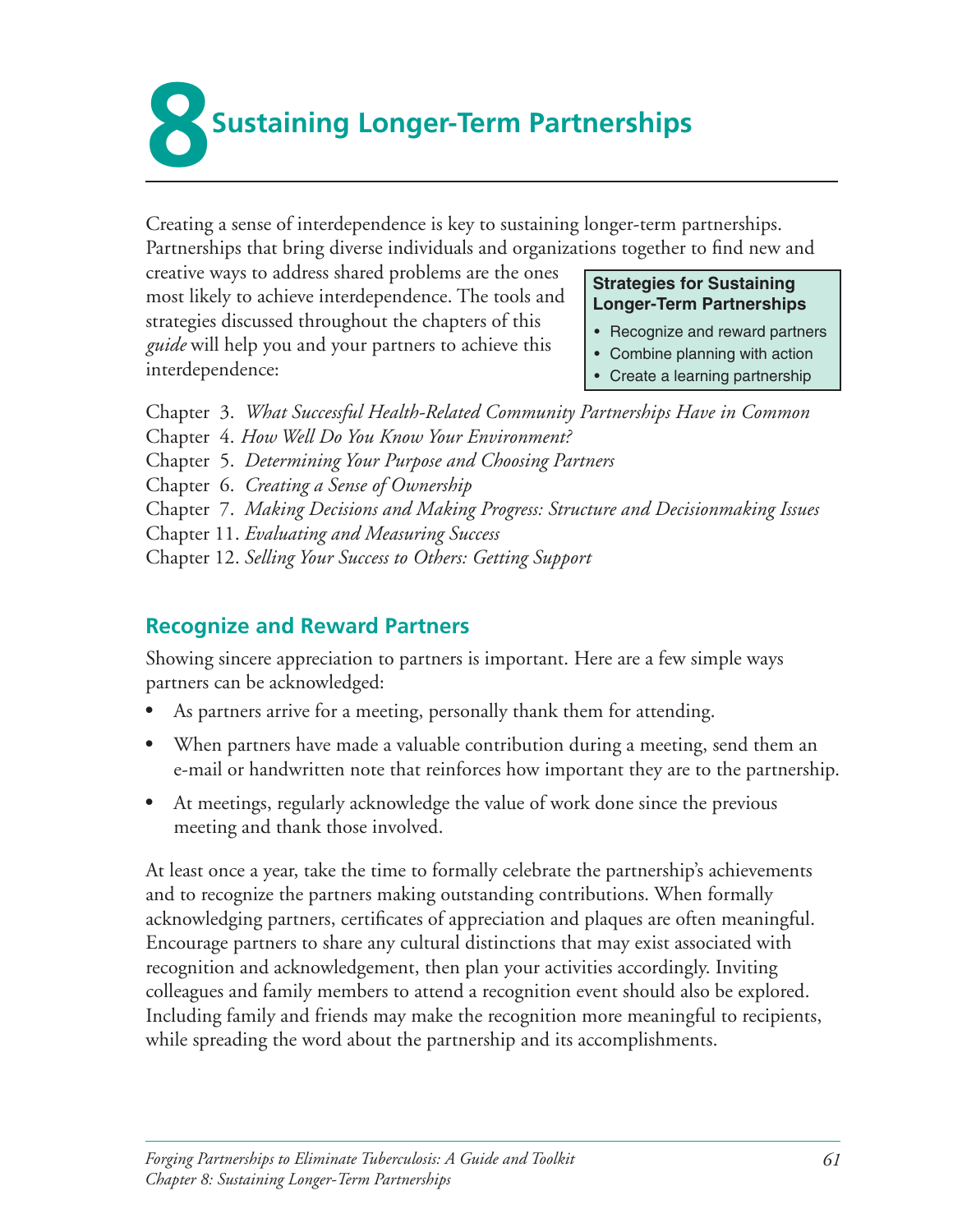#### *Things to Keep in Mind*

- When you clearly share throughout the year what is being done and by whom, partners know who is doing the most work. Giving the outstanding contributors special recognition tends to encourage all partners to increase their level of commitment. Failure to do so can demoralize your hardest working partners.
- Let people know in advance that you are planning to acknowledge them. Determine whether there are any issues that need to be addressed with individual recipients. For example, some religions prohibit women from shaking hands with men.
- Some recipients may be shy, and issues associated with anxiety may need to be addressed. Explaining that acknowledging the partner is likely to encourage others to follow the recipient's outstanding example may help to ease his or her anxiety.
- Decide whether you want recipients to say a few words when they are acknowledged. If so, let them know well in advance so they have time to prepare.

# **Combine Planning with Action**

Discussions held with colleagues in TB partnerships while developing this guide revealed two common sources of frustration:

- Partners expressed frustration when they felt their level of participation was confined to implementing predetermined plans.
- Partners expressed frustration when they felt that too much time was spent on planning, and not enough was spent on effective actions.

Thus, it is important to strike a good balance between planning and action. One way to approach this is to divide the time on partnership meeting agendas to include both planning and action-related items. Agenda items aimed at identifying and then reporting on work that partners can carry out between meetings can help. Activities should be consistent with the partnership vision and purpose. An evaluation of the effectiveness of these activities should be included when reporting. This approach allows partners to make and measure progress while grappling with longer-term planning processes.

### *Things to Keep in Mind*

When partners are involved in longer-term partnerships, it is important for them to identify significant milestones that will be reached and celebrated along the way. Milestones can be applied to both planning and implementation activities.